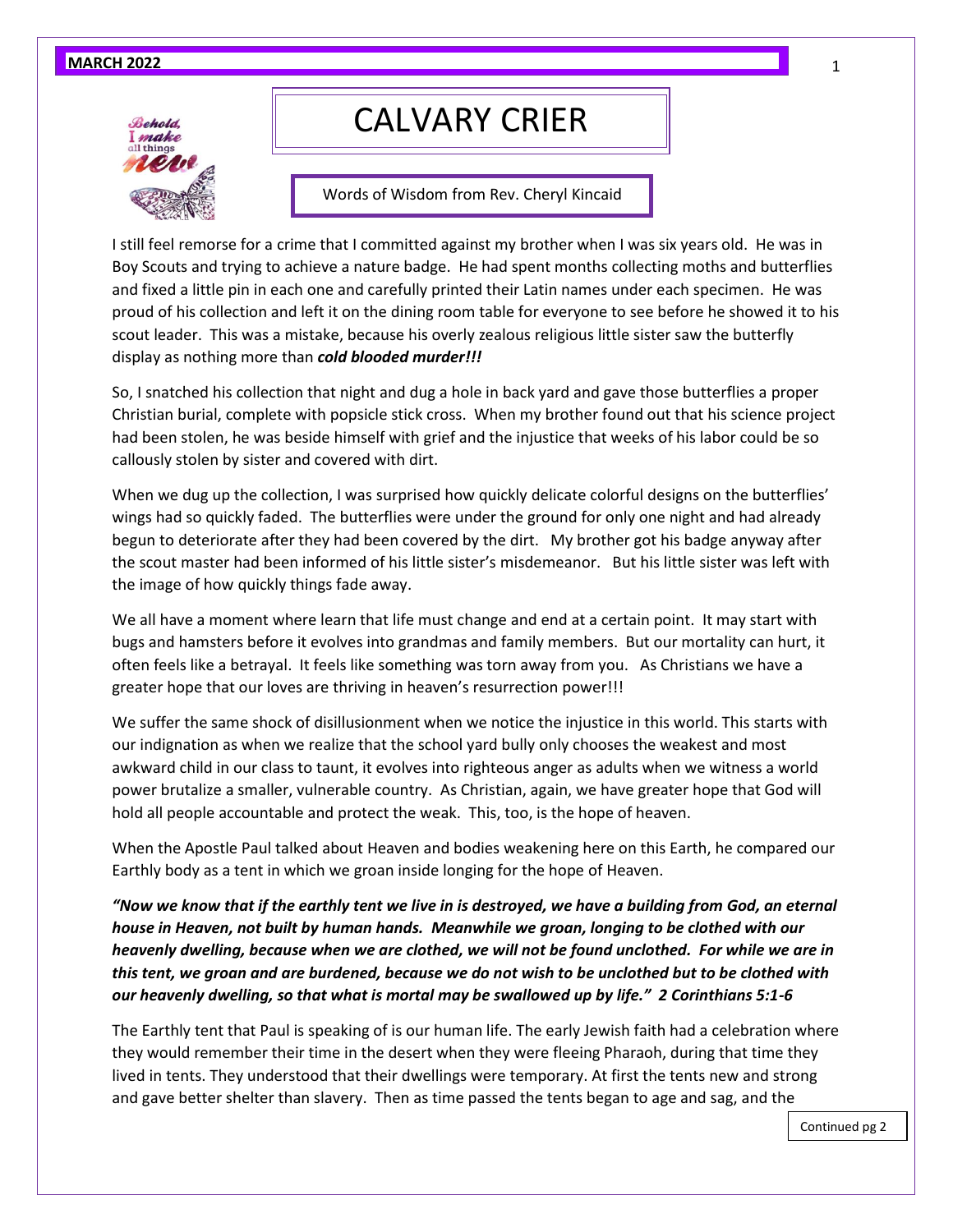Hebrews began to long for something sturdier and more permanent than a temporary tent. In fact, the Greek word that Paul uses in this text for tent is *scanos*. It not only means tent, but a rented tent. In fact, *scanos* was the term that was also that used for the rent that was paid for a tent. Paul is telling us, that we all live on borrowed time, our lives belong to God, and we depend on him for our next breath. This body is temporary tent, but our heavenly dwelling is a permanent dwelling not a temporary tent that can fade away.

We are now entering the season of Lent. During the Lenten season we contemplate our own mortality and shortcomings while we consider Christ's death on the cross as the sacrifice for our sins and our salvation which is empowered by His resurrection. Thinking of Christ's death may draw us into dark thoughts about our own moral failings.

I want to encourage you during this Lenten season to view Christ's death through eyes of His resurrection. When you think of His suffering also think of His great reward where He is seated with heavenlies with His father. When you think of your own tent sagging and changing, also think of the great reward that you will experience one day in Christ's presence in heaven. When you think of your moral failings, consider His forgiveness. When you think of the unjust suffering in our world, be comforted by the fact that Christ is the great comforter of the oppressed.

#### *Since, then, you have been raised with Christ, set your hearts on things above, where Christ is seated at the right hand of God. 2 Set your minds on things above, not on earthly things. 3 For you died, and your life is now hidden with Christ in God. 4 When Christ, who is your life, appears, then you also will appear with him in glory. Colossians 3:1-4*

Don't let Lent drag you down to thoughts of death, let Lent lift your eyes to thoughts of empowerment that you have from heaven. Don't let Christ's death make you feel guilty over sin because you have already been forgiven, let Christ's death make you feel comforted in that there is not a type of suffering that you have experienced that Christ has not also experienced on some level. So, we can expect empathy from Him when we pray to him, as scripture says,

*Therefore, since we have a great high priest who has gone through the heavens, Jesus the Son of God, let us hold firmly to the faith we profess. For we do not have a high priest who is unable to sympathize with our weaknesses, but we have one who has been tempted in every way, just as we are-- yet was without sin. Let us then approach the throne of grace with confidence, so that we may receive mercy and find grace to help us in our time of need.*

#### *Hebrews 4:14-16*

Let Lent and Easter this year, draw your eyes towards God's love and redemptive plans for your life.

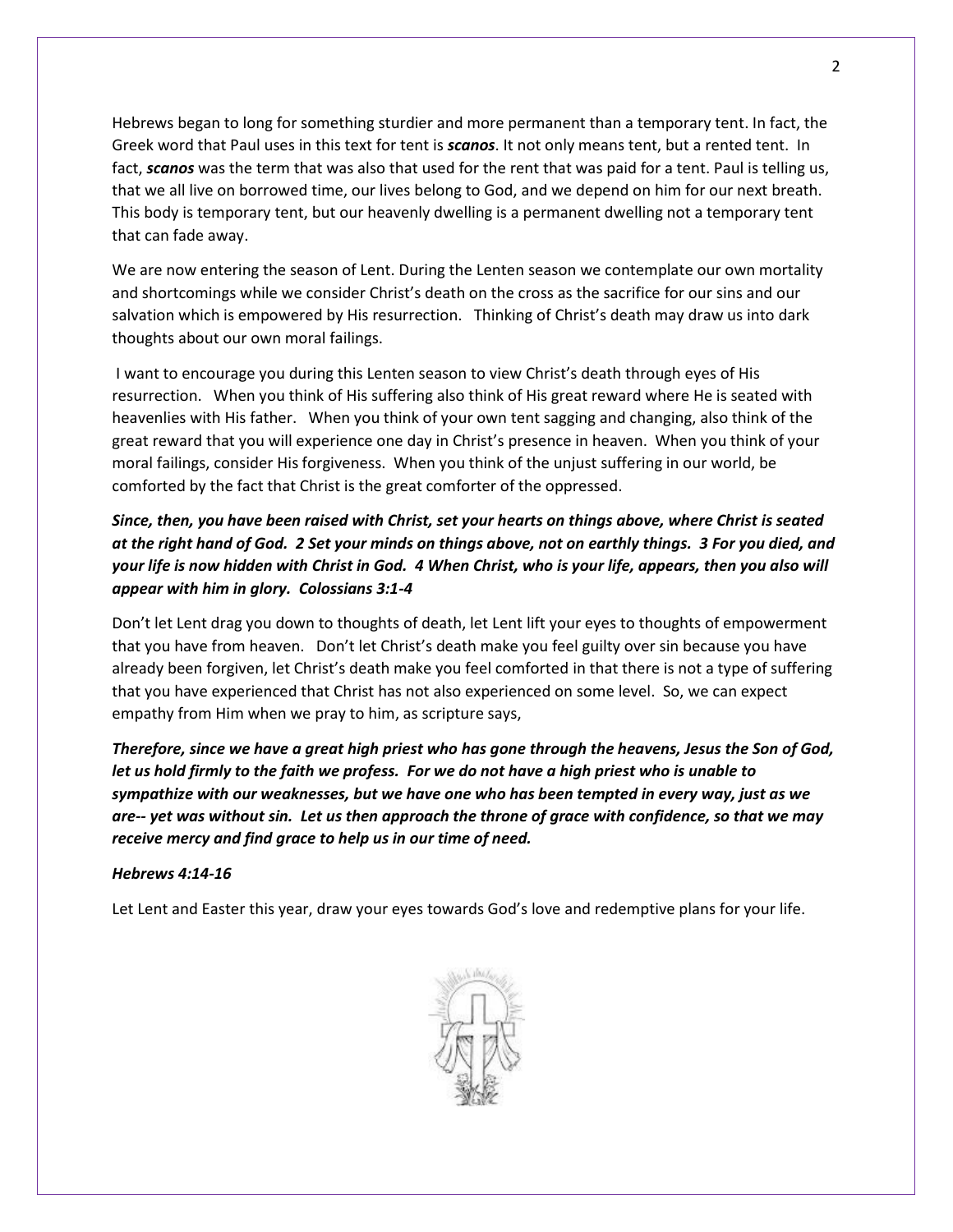### *Prayerful Practices for People of the Presence*

Ash Wednesday (March 2) marks the beginning of the season of Lent. As we move through this special time on the life of the church, we are invited to meditate on our need for a Savior, to commit ourselves to daily self-examination and repentance, and to be mindful of the work of Jesus Christ, who conquered sin and death. Below I share with you the first 12 verses of Psalm 51, a psalm of David. It is known as a penitential psalm, and it is quite appropriate for the Lenten season. Perhaps you might want to spend some time in prayer using this Psalm to examine your heart before our merciful God. For it is God alone, through the death and resurrection of Jesus Christ, who can offer forgiveness and newness of life. It is only by the work of the Holy Spirit that we can truly be renewed and restored and filled with joy.

Might you join in praying this Psalm on a regular basis as you seek to have a clean heart before God? How might you be transformed as you open yourself to the healing and cleansing work of the Spirit? Do you want to find out? Let's pray.

#### **Psalm 51**

*Have mercy on me, O God, according to your unfailing love; according to your great compassion blot out my transgressions. <sup>2</sup> Wash away all my iniquity and cleanse me from my sin.*

*<sup>3</sup> For I know my transgressions, and my sin is always before me. <sup>4</sup> Against you, you only, have I sinned and done what is evil in your sight; so you are right in your verdict and justified when you judge. <sup>5</sup> Surely I was sinful at birth, sinful from the time my mother conceived me. <sup>6</sup> Yet you desired faithfulness even in the womb; you taught me wisdom in that secret place.*

*<sup>7</sup> Cleanse me with hyssop, and I will be clean; wash me, and I will be whiter than snow. <sup>8</sup> Let me hear joy and gladness; let the bones you have crushed rejoice. <sup>9</sup> Hide your face from my sins and blot out all my iniquity.*

*<sup>10</sup> Create in me a pure heart, O God, and renew a steadfast spirit within me. <sup>11</sup> Do not cast me from your presence or take your Holy Spirit from me. <sup>12</sup> Restore to me the joy of your salvation and grant me a willing spirit, to sustain me.*

> Rev. Donna Yanosy Parish Associate [donna@calvaryenfield.org](mailto:donna@calvaryenfield.org)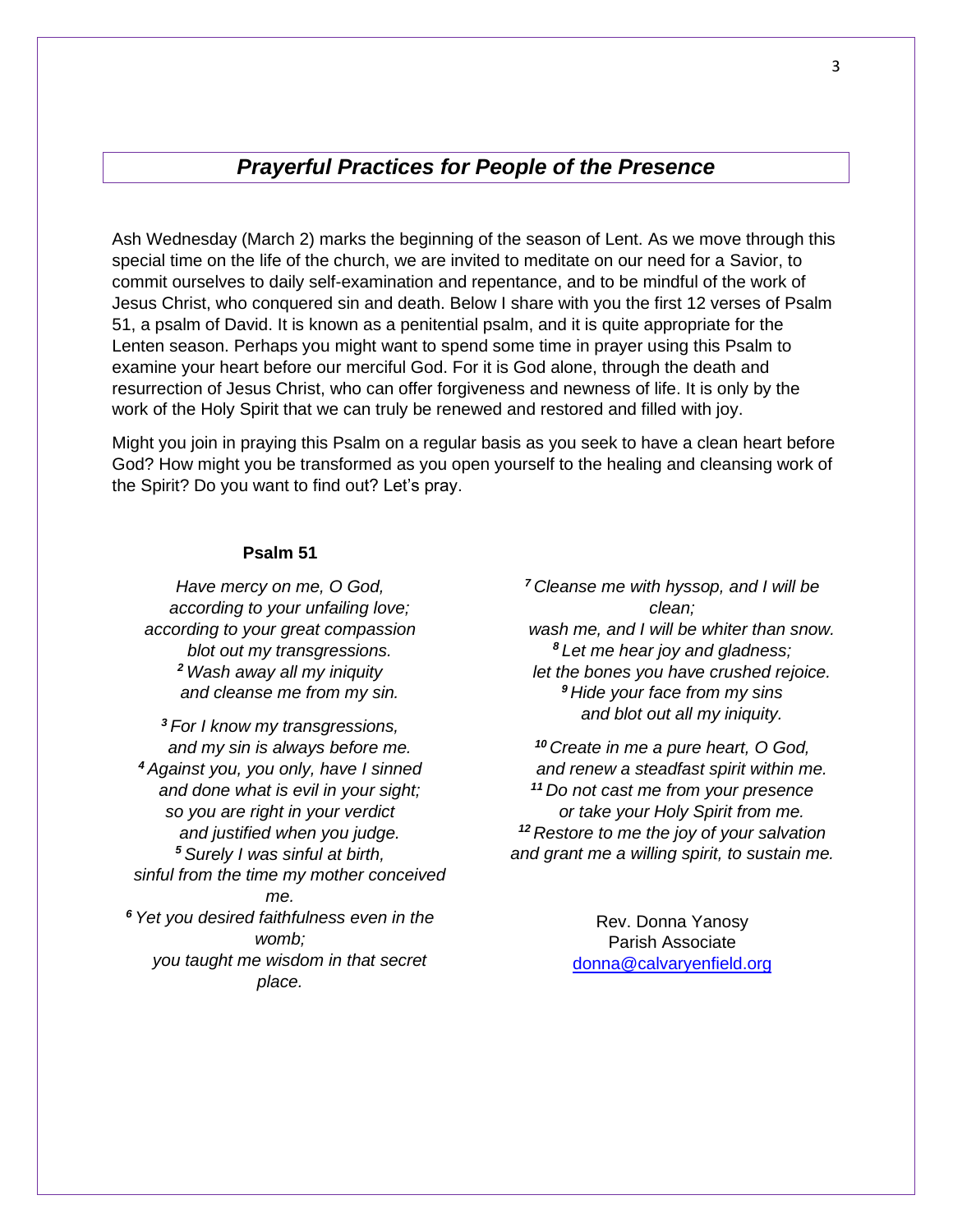

The holiday season has come and gone and we are headed into 2022 with high hopes for serving you in many ways.

Your deacons visit and correspond with shut-ins. Each deacon has prayer lists for particular people, both in our congregations, and those associated with people in our church.

We provide food services for church receptions—weddings, memorial services, special events.

We seek out people who need assistance in several ways.

The first quarter of each year is a time where we focus on funding the Deacon's discretionary funds to help those who may be experiencing a crisis where we, as their church family, can help them through that time. We ask that each of you pray about how you want to participate in this important ministry. You may feel you want to give prayer support, or you may want us to be aware of someone who needs this ministry. And you may prayerfully decide to donate to the Deacon's Fund, so that our ministry will continue to have the resources to help.

In all the above, we covet your prayers. Jesus tells us to "pray without ceasing," and we deacons take that very seriously. Everything we are called to do is bathed in prayer. This, hopefully, keeps us connected to you and to Holy Spirit's leading.

We also have new Deacon's that were ordained in January 2022.

Let us welcome our NEW DEACONS

Cindy Bostick, Judy Lipke, Linley Ruoss and Kristine Harger.

Thank You for your commitment in serving the Lord here at Calvary Presbyterian Church.

Thank you for your participation.

Your Deacons

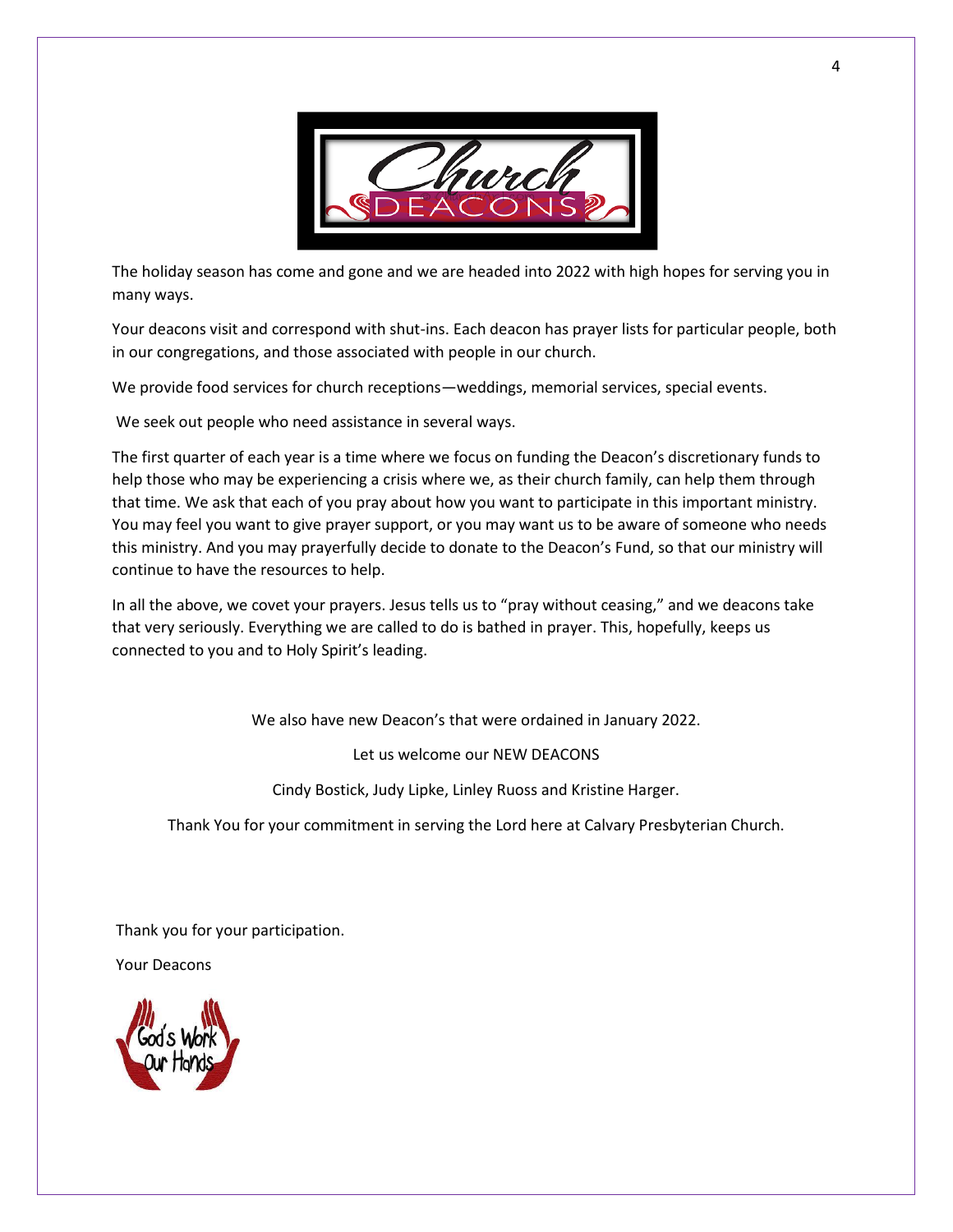### **JOIN US FOR THESE SPECIAL EVENINGS**

### LENTEN SOUP & SALAD SUPPERS

Lenten Suppers are in Harvey Hall

Wednesday Evenings from 6:00 PM– 6:45 PM

Communion Service Following 7:00 PM – 7:30 PM

Dates: (5 Weeks) March 9, 16, 23, 30 & April 6

#### *VOLUNTEERS NEEDED FOR DINNERS*

Sign-up sheets for volunteers and for those attending dinner are in Fellowship Mall.

For more information, See Janice Singer

# Small Group Bible Studies

**Life Lessons from Acts, a 12 week study by Max Lucado, is our winter study. Books are \$9 and there is a sign-up sheet on the table in Fellowship Mall. You may also register by contacting [donna@calvaryenfield.org](mailto:donna@calvaryenfield.org)**

*UPDATE:* **Thursday morning 10:30 AM are now both mixed groups. You may register at the same email address above.** 

# KIDS CONNECTION (Grade K-12+)

**Sunday after church for 30 minutes Snacks—Sharing– Mini Bible Study– Creative Experiences –Prayer**

### **ADULT SUNDAY SCHOOL**

**Meeting from 9-9:45 AM on Sunday morning in UL8**

**Life Lessons from Acts**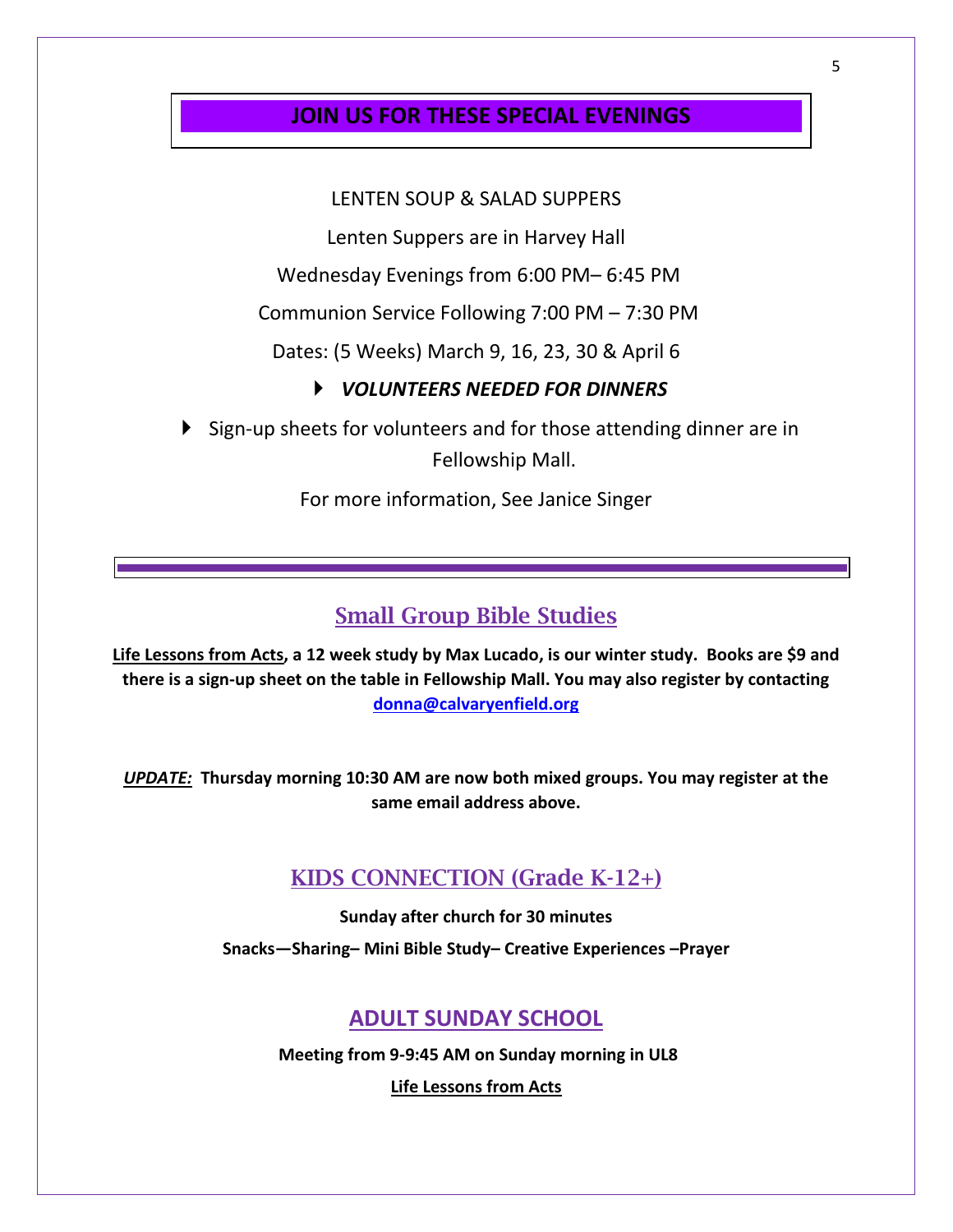

# Music News

Preparations are now being made for the season of Lent and Easter. The expressive music for this time of the church year, especially Ash Wednesday, March 2; Palm Sunday, April 10; Maundy Thursday, April 14 and Easter, April 17 will be practiced in Choir rehearsals on February 27, March 13, March 27 and April 3 at 11:30. You are most welcome to join us!

Lori Bourret

# **Organ Pedal Pipes Project**

Calvary Presbyterian Church recently purchased insurance. It is not just *any* insurance. Thanks to funding from the late Arlene H. Howes, Music Director Emeritus, and the fine work of Messrs. Czelusniak et Dugal, Inc. the Schantz pipe organ (opus 1430, 1977) has significantly lowered its risk of malfunction and is once again in excellent condition.

Previously every now and then while playing the organ I would hear a "whoosh" coming from the pipe chamber behind me. A 16-foot bourdon pedal note which sounded rich and smooth earlier now merely wheezed wimpy air. The stopper had slid from the top of the pipe all the way down to the bottom! A few other stoppers of the same rank had sagged from their optimum positions also.

The Church's Building Superintendent, Evans Farrell learned some basic organ first aid from Bill and crew, and this was a time to use those skills. Evans and an assistant carefully raised the sunken stopper. This emergency operation paved the way for the church to act on a permanent solution.

The wooden pedal pipes were removed and brought to the shop in Northampton, MA for renovation. The original neoprene packing deformed and hardened strangely and was removed from the stoppers. New felt and leather were applied. Some pipe stoppers were originally constructed with wood grain going in the wrong direction. Shellac was applied to these surfaces as a humidity barrier. The stoppers were precisely fitted to the pipes, the pipes were returned to the pipe chamber, then tuned in place. Protective ties were strung on the pipes in the back row as a precaution against future slippage.

The organ sounds divine once again! The church has peace of mind and assurance that the wooden pedal stoppers will slip and slide no more.

Lori Bourret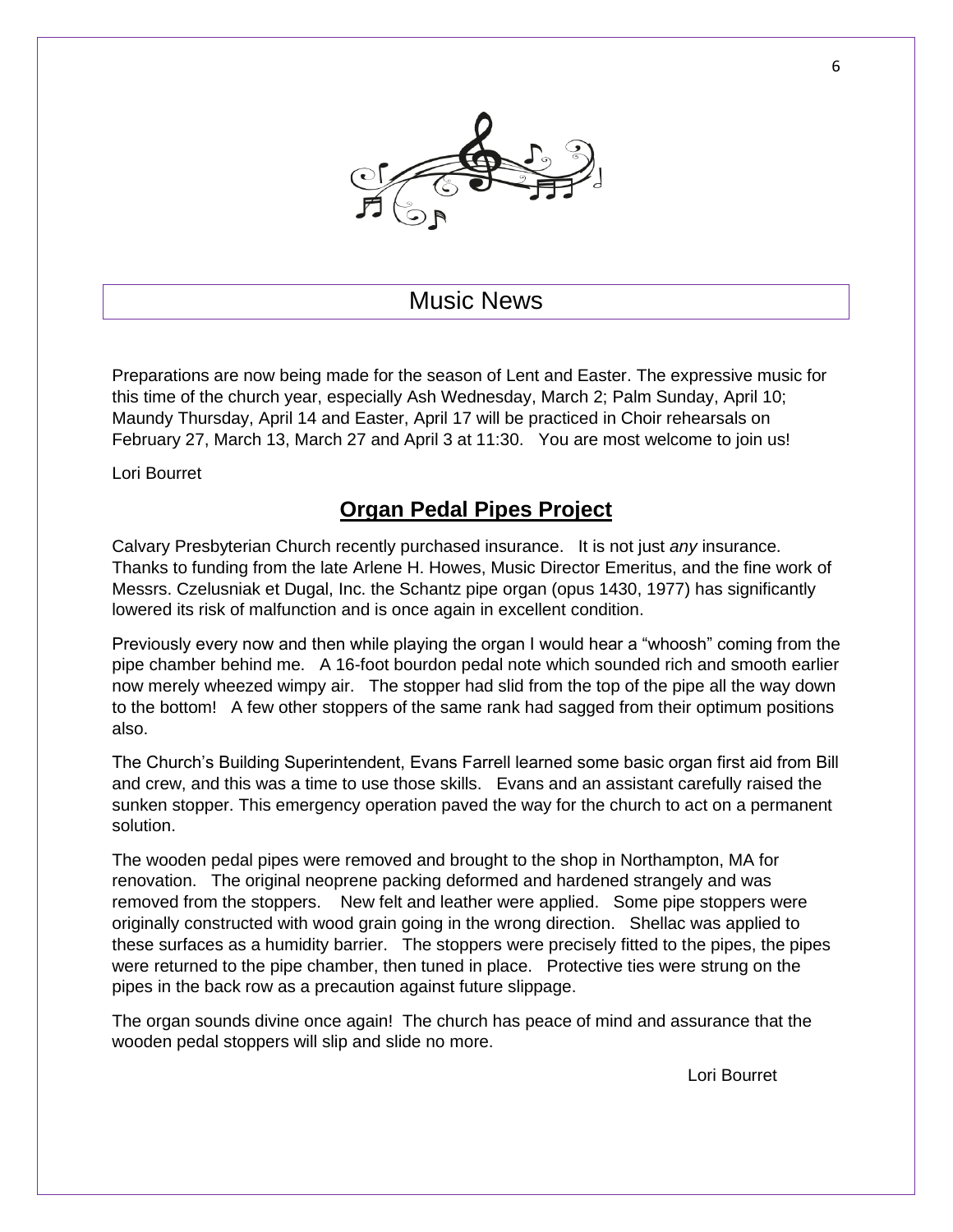

# **Two Men's Bible Studies**

**MONDAY NIGHT AT 7 PM IN UL8 Study: "Life Lessons from Acts" For more information, please see Rene Cardona**

### **THURSDAY NIGHT AT 7 PM IN UL8**

**(Every other week on odd numbered weeks)**

**This is a time of watching a video with discussion following.**

**For more information, please see Larry Lipke or Evans Farrell**

**Be encouraged, learn more from God's Word, and enjoy a great time of fellowship.**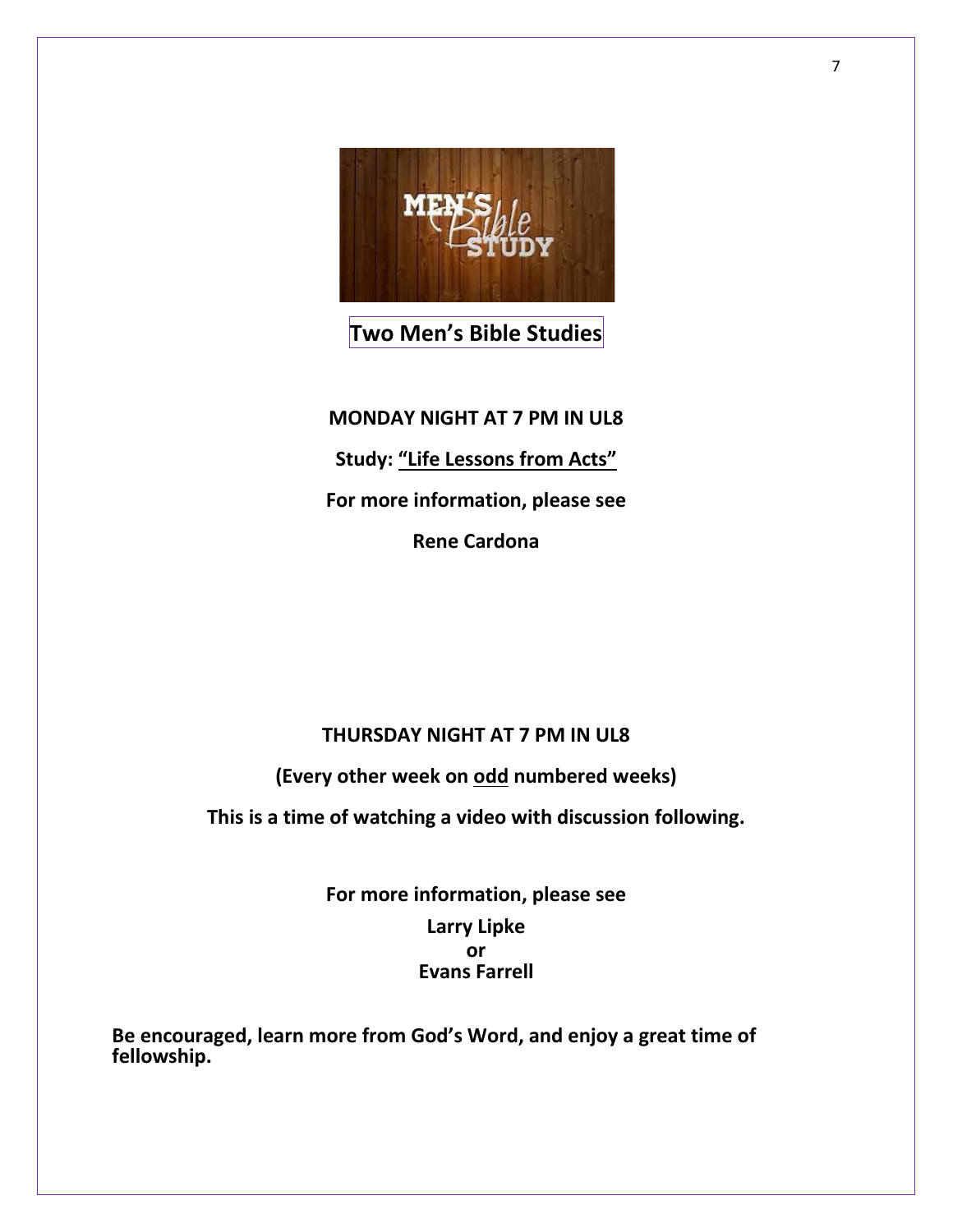

**Have you or someone you know lost a loved one? No one should have to bear this alone! Here at Calvary Presbyterian Church, there is a support group that meets every Saturday from 10:30 AM—12 PM in Room UL 8.**

**This support group meets for 13 weeks.**

**For more information, you may call the church office at:**

**860-745-5211**

**Or** 

**see Linley Ruoss**



Need Prayer? You can visit our website at: **www.calvaryenfield.org** and click on the PRAYER link or you may call the church office 860-745-5711

Office Hours are Tuesday – Friday

9:00 A.M. to 1:00 P.M.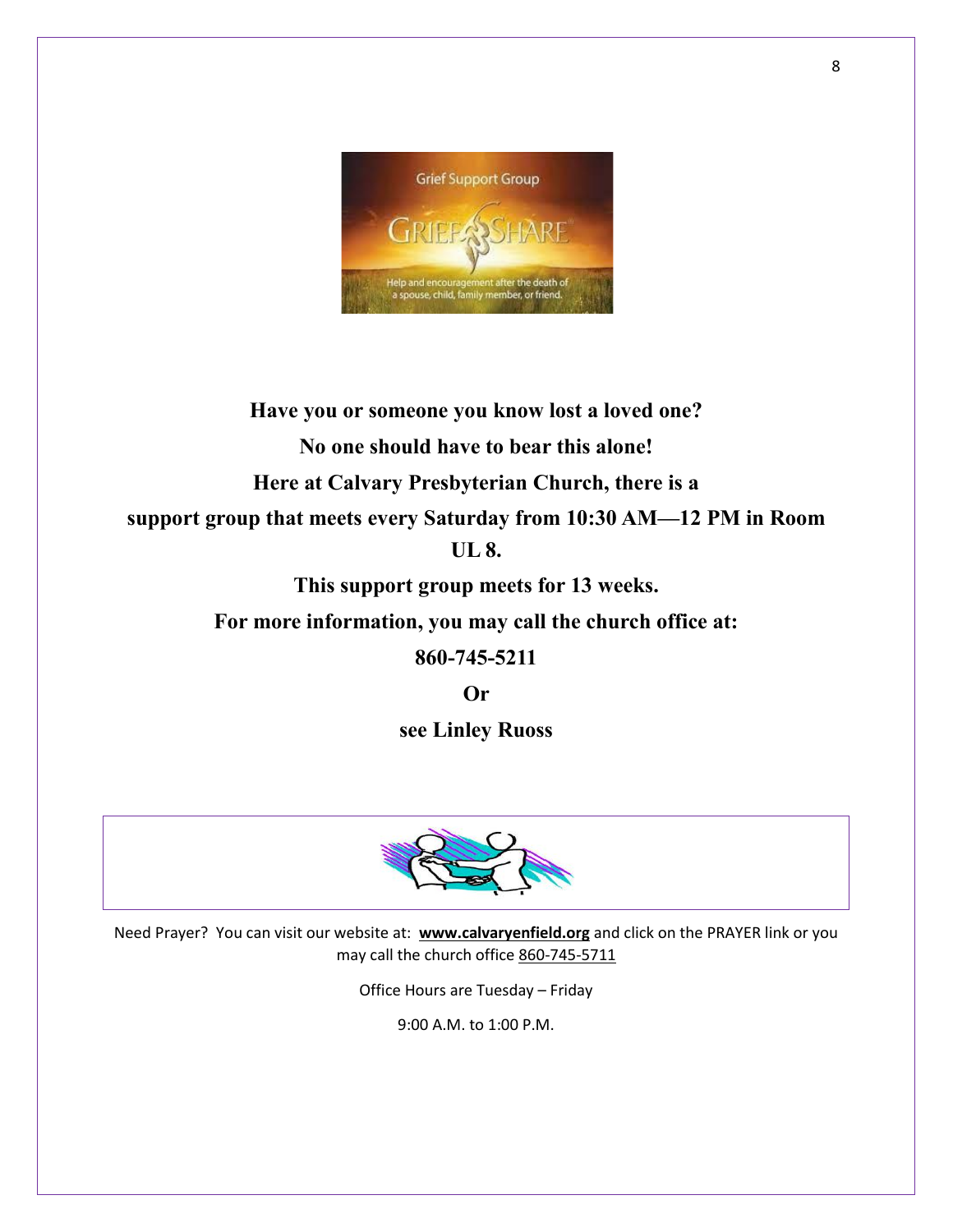

- 
- Roberta Richmond
- Emily Clark
- Ann duPlessis Ted Perrill
- Eileen Venditti
- Bob Bourret
- Roma Metivier
- Vangie Gallacher Irene King
- Gail Clark

2 Darren Burn 26 Janet & Dave Cushman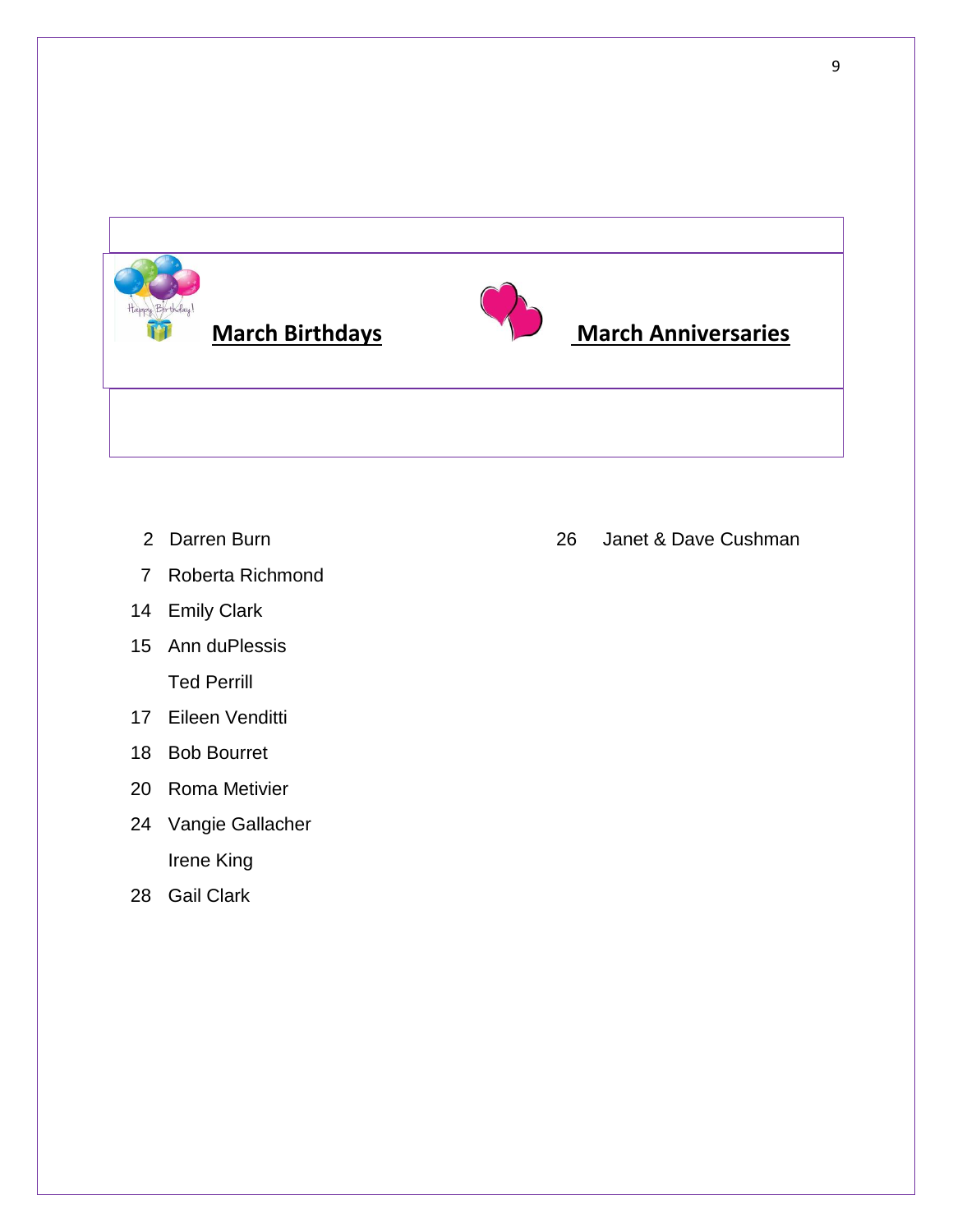

**REMEMBER TO SET YOUR CLOCK AHEAD NEXT SUNDAY MARCH 13, 2022**

#### **Calvary Crier Article Guidelines**

Below are some general guidelines that will help get the monthly Crier together easily. Thank you all for your continued content –it is a good thing to shine light on the ministries and goings on here at CPC, and your articles are read and appreciated!

- Please have your article bodies in Arial font and in size 11. This keeps things visually consistent and increases readability. You can choose the same font in a larger size for your article title, or you can choose another font and size and I will resize if needed. Your title should be centered on the page as well. Please keep readability in mind, and the fact that we print in black and white at this time.
- Please have your articles print-ready, having already been checked for spelling and grammatical errors as well as dates. I'm editor in name only, just dropping your articles as-is into a document.
- If there is a graphic you want included in your article, go ahead and put it in. If it doesn't test-print well, it may need to be dropped from the print version. It can likely make it into the online version, where we aren't limited like we are with print.

Here are the due dates for the Crier articles for the rest of 2022. Please strive to get your articles in by the due dates whenever possible. I'd like to get the Crier printed by the week before each month changes. If you need an extension, please email or call the office, as there may be a little "wiggle room" that month. Thank you!

| <b>Edition</b> | <b>Due Date</b>                                   |
|----------------|---------------------------------------------------|
| April          | March 22                                          |
| May            | April 19                                          |
| June/July      | <b>May 17</b> (combo edition) – subject to change |
| August         | July19                                            |
| September      | <b>August 16</b>                                  |
| October        | September 20                                      |